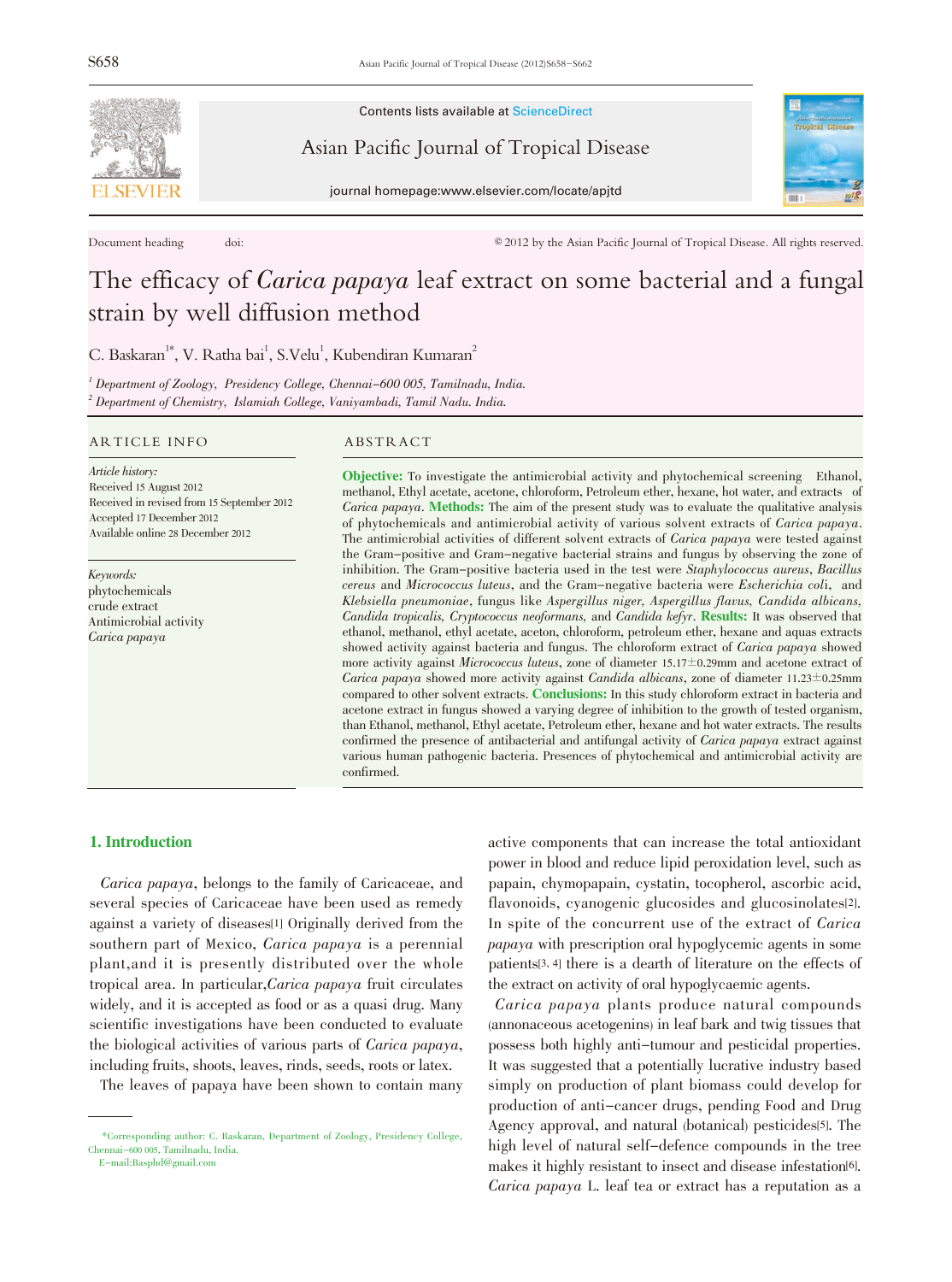tumour-destroying agent[7]. The papaya fruit, as well as all other parts of the plant, contain a milky juice in which an active principle known as papain is present. Aside from its value as a remedy in dyspepsia and kindred ailments, it has been utilized for the clarification of beer. The juice has been in use on meat to make it tender[8]. The seed is used for intestinal worms when chewed. The root is chewed and the juice swallowed for cough, bronchitis, and other respiratory diseases. The unripe fruit is used as a remedy for ulcer and impotence[9]. The present study was carried out to test the antibacterial efficacy of the leaves extract of Carica papaya against bacterial spps.

#### 2. Materials and methods

All the chemicals and reagents used were from C.D.H and Ranchem. Glass wares used were from Borosil. The media and broth used for microbial culture were from Hi-Media Pvt. Limited,Bombay, India.

### 2.1. Collection of Plant

Fresh leaves of Carica papaya leaf were collected during June-July of 2010 in and around Arakkonam, Tamilnadu were authenticated by Department of Botany. The voucher specimens were kept in the Department of Botany in C. Abdul Hakeem College, Melvisharam, Vellore, Tamilnadu, India.

#### 2.2. Carica papaya leaves extract preparation

All the laboratory works are done in Microlabs, Institute of Research and Technology, Arcot, Tamil Nadu, India.The collected plant leaves were washed thoroughly 2-3 times with running water and with distilled water. The leaves were air-dried under shade. The leaves were crushed to make possible fine powder with the help of mortar and pestle and stored for further analysis. Then this powdered samples (100g/100ml) in hot water, ethanol, methanol, chloroform, Ethyl acetate, Petroleum ether, hexane and acetone extracts for Overnight at room temperature. Soxhelt apparatus are used for this extraction. The extract from three consecutive soaking are pooled and evaporated under pressure.

The crude samples were subjected to phytochemical screening for the presence of amino acids, proteins, saponins, triterpenoids, flavonoids, carbohydrates, alkaloids, phytosterols, glycosidal sugars, protein, tannins, and phenols.

# 2.3. Phytochemical screening of the extract

The portion of the dry extract was subjected to the Phytochemical screening using the method adopted by Trease, Evans and Harbourne[10, 11]. Phytochemical screening was performed to test for alkaloids, saponin, tannins, flavanoids, steroids, sugars and cardiac glycosides.

#### 2.4. Antimicrobial study

The bacterial spp. used for the test were Staphylococcus aureus (S. aureus), Bacillus cereus (B. cereus), Micrococcus luteus,(M.luteus), Escherichia coli (E. coli), Pseudomonas aeruginosa (P. aeruginosa), Klebsiella pneumonia(K. pneumonia) The fungus spp used for the test were Aspergillus niger (A.niger), Aspergillus flavus(A.flavus), Candida albicans(C.albicans), Candida tropicalis(C. tropicalis) ,candida kefyr and Cryptococcus neoformans All the stock cultures were obtained from Microlab, Institute of Research and Technology, Vellore, Tamilnadu, India. The microorganisms were grown overnight at  $37^{\circ}$  in Mueller-Hinton Broth at pH 7.4[12, 13].

#### 2.5. Culture media and inoculums preparation

Nutrient agar /broth (Himedia, India.) were used as the media for the culturing of bacterial strains. Loops full of all the bacterial cultures were inoculated in the nutrient broth and incubated at  $37^\circ$  for 72 hrs and Potato dextrose agar / and potato dextrose broth (Himedia, India)were used as the media for the culturing of fungal strains. Loops full of all the fungus cultures were inoculated in the potato dextrose broth (PDA) and incubated at room temperature for 72 hrs.

#### 2.6. Testing for antibacterial activity

The extracts obtained above were screened for their antibacterial activity in comparison with standard antibiotic Ciprofloxacin (10  $\mu$  g/mL) in-vitro by well diffusion method<sup>[14-16]</sup>. The cup-plate agar diffusion method was employed to assess the antibacterial activity of the prepared extracts[17]. 20 ml of the inoculated nutrient agar were distributed into sterile petri dishes. The agar was left to set and in each of these plates, 5 mm in diameter, were cut using a sterile cork borer No. 4 and the agar discs were removed<sup>[18]</sup>. Alternate cups were filled with 20  $\mu$ L of each extracts using microtiter-pipette and allowed to diffuse at room temperature for two hours. The plates were then incubated in the upright position at  $37^{\circ}$  for 18 hours. The respective solvents were used as controls. The diameters of the growth inhibition zones were measured at 24 hours of incubation averaged and the mean values were tabulated.

# 2.8. Antifungal activity

The extracts were also screened for their antifungal activity in comparison with standard antibiotic ketoconazole (10  $\mu$ )  $g/mL$ ) in-vitro by well diffusion method<sup>[14-16]</sup>. Lawn culture was prepared using the test organism on potato dextrose broth (PDA). The inoculated plates were kept aside for a few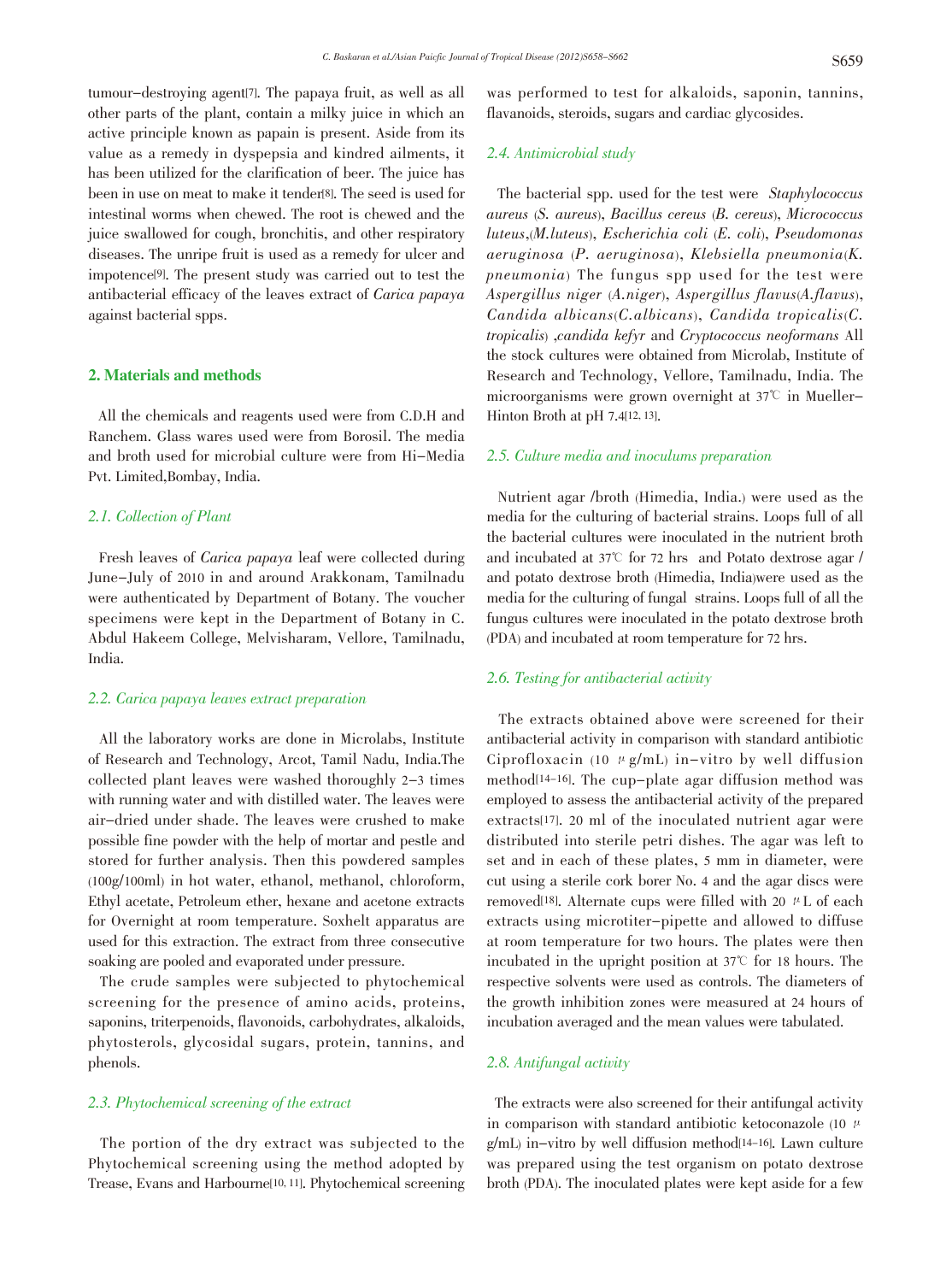minutes. Using well cutter, four wells were made in those plates at required distance. Using sterilized micropipettes  $30 \mu L$  of different solvents with selected Carica papaya leaf extract was added in to the well. The plates with yeast like fungi were incubated at  $37^{\circ}$  for overnight. The plates with mold were incubated at room temperature for 48 hrs. The activity of the extract was determined by measuring the diameters of zone of inhibition. For each fungal strain, controls were maintained where pure solvents were used instead of (Carica papaya leaf) extracts.

# 2.9. Statistical analysis of data

The data obtained were subjected to ANOVA test to determine the significance extracts in antimicrobial activity of *Carica papaya* leaf. The values are expressed in mean $\pm$ SEM,

### 3. Results

Phytochemical screening of Carica papaya leaves showed the presence of Alkaloids, Carbohydrates, saponins, glycosides, Proteins& aminoacids, Phytosterol, Phenolic compounds, flavonoids, Terpinoids Terpinoids, Tannins (Table I). The presence of Phytosterol in Carica papaya was very prominent in all the extracts. The saponins, Glycosides, Proteins&aminoacids, Flavinoids, Terpinoids, showed greater intensity of their presence in Ethanol, methanol, Ethyl alcohol and acetone extraction than other.

The results of antibacterial activity are given in the Table 2, which clearly show that all the extracts have shown antibacterial activity equivalent to that of standard against the entire tested organisms. Ethanol, methanol, Ethyl acetate, acetone, chloroform and hotwater extracts have shown better activity against all the six microorganisms.

#### Table 1.

Preliminary phytochemical analysis of Carica papaya leaf .

| Phytochemicals       | Test performed                             | Ethanol<br>extracts | Methanol<br>extract | Ethyl<br>acetate | Acetone<br>extracts | Cloroform | Petroleum<br>ether |     | Hexane Aquas extract |
|----------------------|--------------------------------------------|---------------------|---------------------|------------------|---------------------|-----------|--------------------|-----|----------------------|
| Alkaloids            | Dragendorff's test                         |                     | -                   |                  | $+$                 | $+$       | $+$                | $+$ | $+$                  |
| Carbohydrates        | molish test                                | $+$                 |                     | $+$              |                     | $+$       | $+$                |     |                      |
| Saponins             | Chloroform and $H2SO4$ test                | $\ddot{}$           | $+$                 | $+$              | $+$                 |           |                    |     |                      |
| Glycosides           | molish test                                |                     | $^{+}$              |                  | $+$                 |           |                    |     |                      |
| Proteins& aminoacids | Millon's Test                              |                     | $^{+}$              |                  | $+$                 |           |                    |     |                      |
| Phytosterol          | Libermann-Burchard's Test                  | $+$                 | $+$                 | $+$              | $+$                 | $+$       | $+$                | $+$ |                      |
| Phenolic compounds   | Ferric chloride test and Lead acetate test |                     |                     |                  | $+$                 | $+$       |                    |     |                      |
| Flavinoids           | Shinoda test                               |                     | $^{+}$              | $+$              | $+$                 |           |                    |     |                      |
| Terpinoids           | Noller's test                              |                     | $^{+}$              | $+$              | $+$                 |           |                    |     |                      |
| Tannins              | Neutral FeCl,                              |                     |                     |                  |                     | $+$       |                    | $+$ |                      |

 $(+)$  Positive  $(-)$  Negative.

#### Table 2.

Inhibition zone diameter of extracts against bacteria.Antibacterial activity of different extracts of Carica papaya leaf against Differents organisms (Mean $\pm$ SEM) (mm).

| Organism               | Ethanol         |                 |                  |                 |                                   | Methanol Ethyl Acetate Acetone Chloroform Petroleum either Hexane Hot water ciproflaxacin |                                         |                  |
|------------------------|-----------------|-----------------|------------------|-----------------|-----------------------------------|-------------------------------------------------------------------------------------------|-----------------------------------------|------------------|
| Escherichia coli       | $8.30 \pm 0.26$ | $7.17 \pm 0.15$ | $9.17 \pm 0.15$  | $8.07 \pm 0.12$ | $13.17 \pm 0.29$                  | $\overline{\phantom{0}}$                                                                  |                                         | 23.50 $\pm$ 0.50 |
| Micrococcus luteus     | $8.23 \pm 0.25$ | $6.00 \pm 0.00$ | $7.07 \pm 0.12$  | $\sim$ $-$      | $15.17 \pm 0.29$                  | $\qquad \qquad -$                                                                         | -                                       | $16.97 \pm 0.45$ |
| Pseudomonas aeruginosa | $8.23 \pm 0.21$ | $6.30 \pm 0.15$ | $10.20 \pm 0.20$ |                 | $10.83 \pm 0.29$ $10.07 \pm 0.12$ |                                                                                           | $\overline{\phantom{0}}$                | $25.0 \pm 0.50$  |
| <b>Bacillus cereus</b> | $9.20 \pm 0.26$ | $8.17 \pm 0.15$ | $9.17 \pm 0.29$  | $8.20 \pm 0.20$ | $\hspace{0.1mm}-\hspace{0.1mm}$   |                                                                                           | —                                       | $21.83 \pm 0.29$ |
| Klebsiella pneumoniae  | $6.17 \pm 0.15$ | $\sim$          | $8.07 \pm 0.12$  | $8.17 \pm 0.15$ | $12.17 \pm 0.29$                  | $\overline{\phantom{m}}$                                                                  | $\qquad \qquad \  \  \, -\qquad \qquad$ | $14.83 \pm 0.29$ |
| Staphylococcus aureus  | $8.20 \pm 0.20$ | $7.00 \pm 0.00$ | $7.17 \pm 0.29$  | $6.0 \pm 0.00$  | $8.07 \pm 0.12$                   | $\qquad \qquad -$                                                                         | $7.0 \pm 0.21$                          | $29.83 \pm 0.76$ |

#### Table 3.

Inhibition zone diameter of extracts against fungus.

| Organism                | Ethanol         | Methanol        | Ethyl Acetate   | Acetone          | Chloroform      | Petroleum either Hexane Hot water ketoconozole |                          |                          |                  |
|-------------------------|-----------------|-----------------|-----------------|------------------|-----------------|------------------------------------------------|--------------------------|--------------------------|------------------|
| Aspergillus niger       | $7.07 \pm 0.12$ | $6.0 \pm 0.00$  | $8.03 \pm 0.15$ | $6.10 \pm 0.10$  | $5.07 \pm 0.12$ | $\qquad \qquad -$                              |                          | $\qquad \qquad -$        | $7.40 \pm 0.53$  |
| Aspergillus flavus      | $6.20 \pm 0.20$ | $5.07 \pm 0.12$ | $8.07 \pm 0.31$ | $10.17 \pm 0.29$ | $6.07 \pm 0.12$ | $\overline{\phantom{m}}$                       | $-$                      | $\qquad \qquad -$        | $8.23 \pm 0.25$  |
| Candida albicans        | $8.23 \pm 0.25$ | $9.30 \pm 0.26$ | $7.0 \pm 0.00$  | $10.23 \pm 0.25$ | $5.93 \pm 0.12$ | $\overline{\phantom{m}}$                       |                          | $\qquad \qquad -$        | $8.83 \pm 0.29$  |
| Candida tropicalis      | $10.0 \pm 0.20$ | $8.0 \pm 0.20$  | $5.07 \pm 0.12$ | $9.07 \pm 0.12$  | $7.13 \pm 0.32$ | $\overline{\phantom{m}}$                       |                          | $\overline{\phantom{0}}$ | $10.10 \pm 0.36$ |
| Cryptococcus neoformans | $7.0 \pm 0.20$  | $8.0 \pm 0.00$  | $5.07 \pm 0.12$ | $6.07 \pm 0.12$  | $6.0 \pm 0.20$  | $\overline{\phantom{0}}$                       | -                        | $\qquad \qquad -$        | $13.17 \pm 0.29$ |
| Candida kefyr           | $6.0 \pm 0.00$  | $5.0 \pm 0.00$  | $6.17 \pm 0.15$ | $5.03 \pm 0.6$   | $5.07 \pm 0.12$ | $\qquad \qquad -$                              | $\overline{\phantom{0}}$ | $\qquad \qquad -$        | $11.17 \pm 0.29$ |

Antifungus activity of different extracts of *Carica papaya* leaf of against differents organisms (Mean $\pm$ SEM) (mm).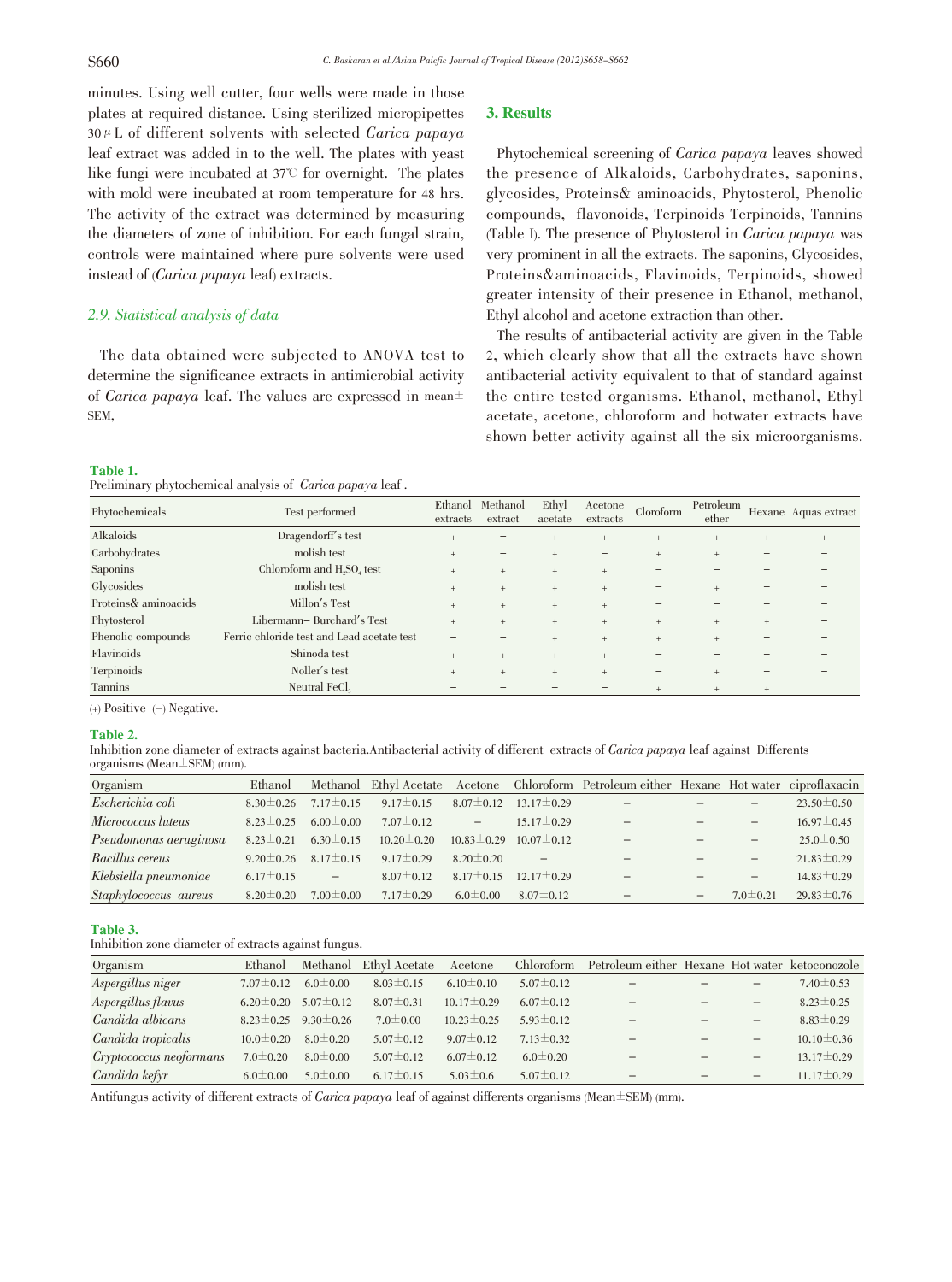Ethanol extract was more effective against B.cereus. Methanol extract was more effective against B. cereus and E.coli. Ethyl acetate extract was more effective against P.aeruginosa, E. coli and B. cereus. Acetone extract was more effective against P.aeruginosa and B. cereus. Chloroform extract was more effective against Micrococcus luteus and E. coli. Petroleum ether and Hexane extract was noeffective against bacteria. Hot water extract was more effective against S. aureus.





The results of antifungal activity are given in the Table 3, which clearly show that all the extracts have shown antifungal activity against the entire tested organisms. Ethanol, methanol, Ethyl acetate, acetone, chloroform extracts have shown better activity against all the five microorganisms. Ethanol extract was more effective against C. tropicalis. Methanol extract was more effective against C.albicans, C.tropicalis and C.neoformans. Ethyl acetate extract was more effective against A.flavus, and A.niger. Acetone extract was more effective against C.albicans, and A.flavus. Chloroform extract was more effective against C.tropicalis and A.flavus. Petroleum ether extract, Hexane extract and Hot water extract was noeffective against fungal strain.



#### 4. Discussion

The Therapeutic value of medicinal plants lies in the various chemical constituents in it. The bioactivity of plant extracts is attributed to phytochemical constituents. For instance, plant rich in tannins have antibacterial potential due to their character that allows them to react with proteins to form stable water soluble compounds

thereby killing the bacteria by directly damaging its cell membrane[19]. Flavonoids are a major group of phenolic compounds reported for their antiviral[20], antimicrobial and spasmolytic properties. Alkaloids isolated from plant are commonly found to have antimicrobial properties[21]. The presence of saponins supports the fact that pawpaw leaf has cytotoxic effects such as permealization of the intestine as saponins are cytotoxic<sup>[22]</sup>. It also gives the leaves the bitter taste. Saponin has relationship with sex hormones like oxytocin. Oxytocin is a sex hormone involved in controlling the onset of labour in women and the subsequent release of milk[22]. Another important action of saponins is their expectorant action through the stimulation of a reflex of the upper digestive tract[5]. Alkaloids are the most efficient therapeutically significant plant substance. Pure isolated alkaloids and the synthetic derivatives are used as basic medicinal agents because of their analgesic, antispasmodic and bacterial properties[23]. They show marked physiological effects when administered to animals. The presence of alkaloids in the leaves shows that these plants can be effective anti-malaria, since alkaloids consist of quinine, which is anti-malaria[8]. The cardiac glycosides therapeutically have the ability to increase the force and power of the heart-beat without increasing the amount of oxygen needed by the heart muscle. They can thus increase the efficiency of the heart and at the same time steady excess heart beats without strain to the organ[24]. Deficiency of ascorbic acid is associated with pains in the joint and defect in skeletal calcification, anaemia, manifestation of scurvy haemorrhage from mucous membrane of the mouth and gastrointestinal tract[25]. This function of ascorbic acid accounts for its demand for normal wound healing. There is also an interesting ability of ascorbic acid as an antioxidant, to prevent or at least minimize the formation of carcinogenic substances from dietary material[26]. As a result of the presence of ascorbic acid in carica papaya leaves, the plant can be used in herbal medicine for the treatment of common cold and other diseases like prostate cancer. Other vitamins though in trace amount are essential for body metabolism[27].

This study has shown the phytochemicals and antimicrobial activity. It is concluded that the plant extract possess microbial activity against tested organisms. The zone of inhibition varied suggesting the varying degree of efficacy and different phyto constituents of herb on the target organism. The antimicrobial activity of the plants may be due to the presence of various active principles in their leavies. Further studies are needed to isolate and characterize the bioactive principles to develop new antimicrobial drugs.

# Conflict of interest statement

We declare that we have no conflict of interest.